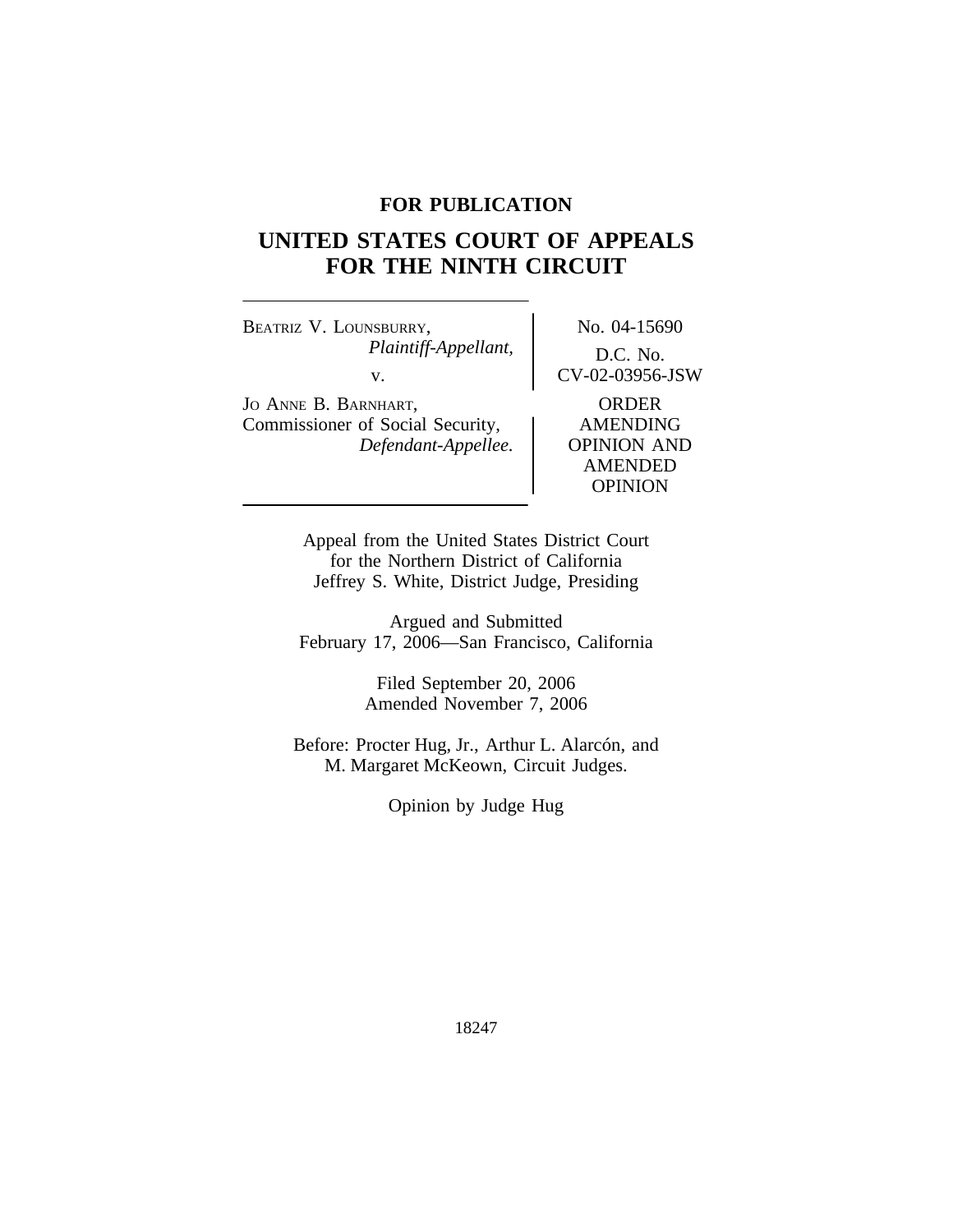## **COUNSEL**

Kelly Dunn, Richmond, California, for the appellant.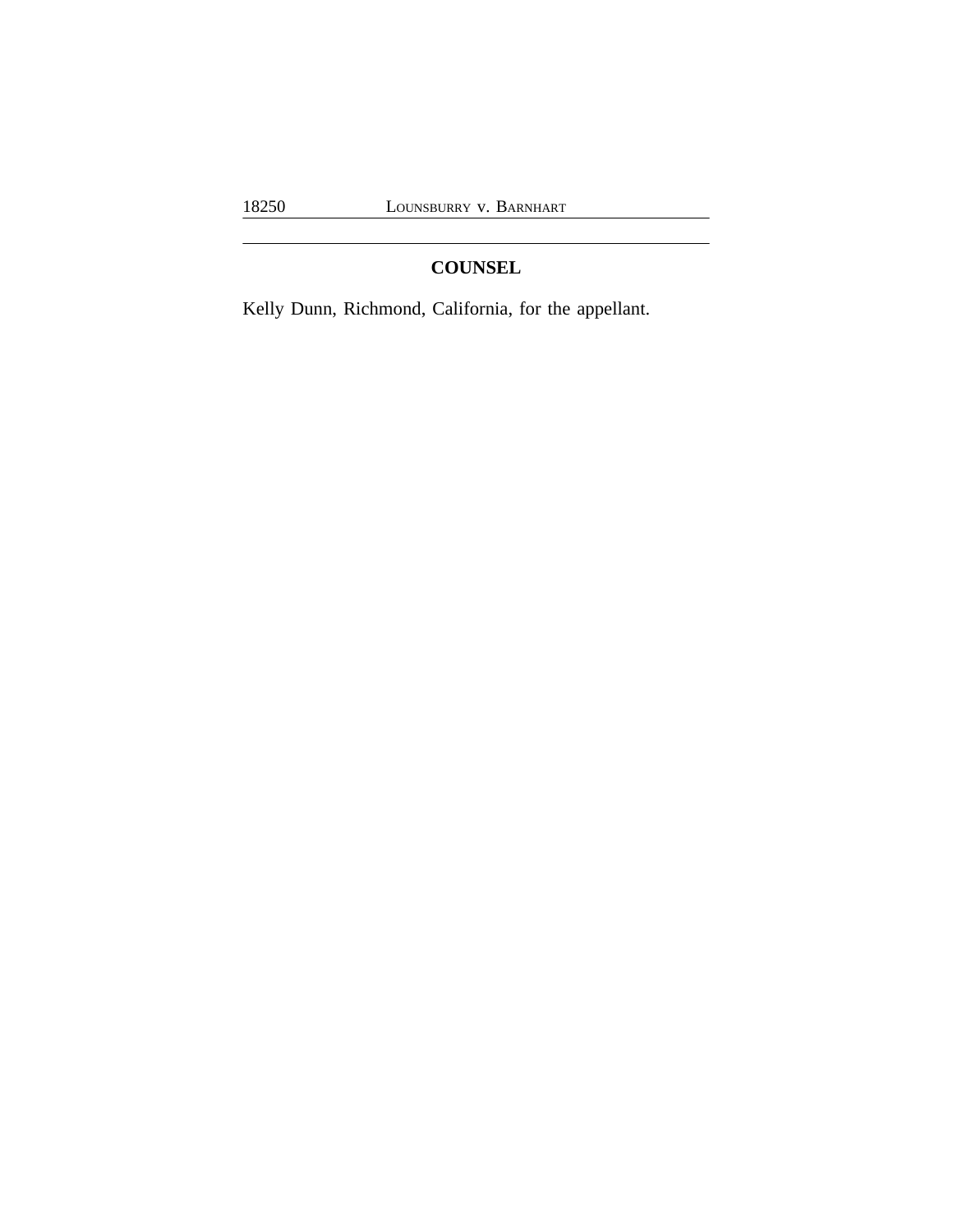Sarah Ryan, Assistant Regional Counsel, United States Social Security Administration, San Francisco, California, for the appellee.

## **ORDER**

The Opinion filed on September 20, 2006, is amended as follows: on slip opinion page 11744, lines 1-3, delete the following text:

An individual with both exertional and non-exertional limitations cannot, however, be found "nondisabled" based only on the grids.

## **OPINION**

HUG, Circuit Judge:

Beatriz V. Lounsburry ("Lounsburry") appeals the district court's judgment affirming the Commissioner of Social Security's decision to deny her disability benefits under Title II of the Social Security Act. Lounsburry's application for benefits was denied initially and on reconsideration, and Lounsburry requested a hearing before an administrative law judge ("ALJ"). The ALJ found that although Lounsburry had severe exertional and non-exertional impairments that precluded her performing her previous work, these impairments were not disabling because they did not preclude Lounsburry from performing a single occupation that existed in significant numbers in the economy. Lounsburry contends that the ALJ committed legal error because Rule 202.00(c) of the Medical-Vocational Guidelines, as applied to the ALJ's uncontested findings of fact, directs as a matter of law a determination that Lounsburry is disabled. We agree, and hereby REVERSE and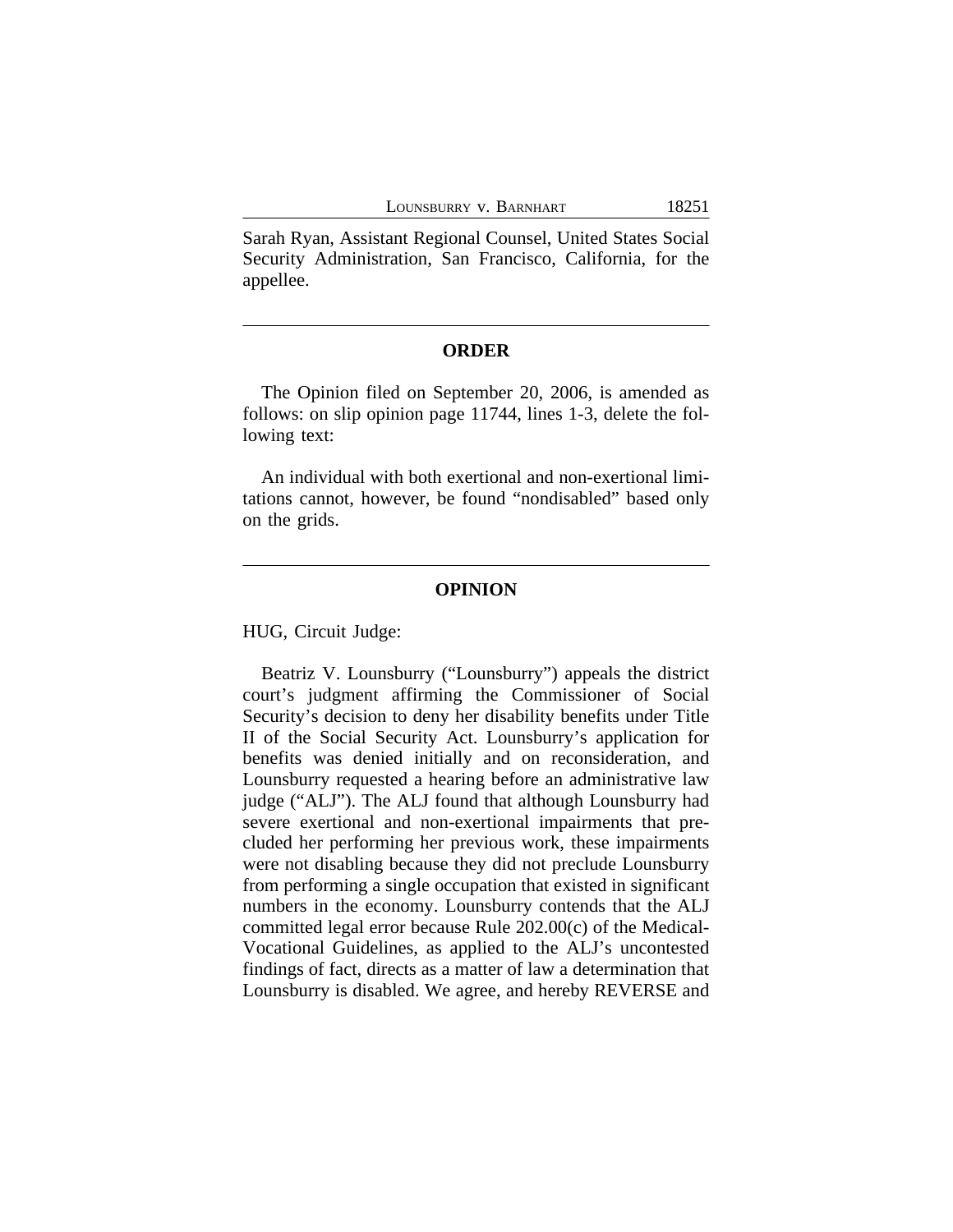REMAND WITH INSTRUCTIONS for the payment of benefits.

### **I. Factual And Procedural Background**

On February 24, 2000, Lounsburry filed a claim for Social Security Disability Insurance ("SSDI") under Title II of the Social Security Act, 42 U.S.C. §§ 401 *et seq*. Lounsburry alleged that her disability arose on August 16, 1999, when she was sixty-two years of age. As the basis of her disability, Lounsburry alleged "easy fatigue, pains & discomforts on [the] upper and lower extremities, severe pain in both hips, joints, back & shoulder, not feeling well at times, [and] bunionous . . . toes." A series of medical evaluations between May 1999 and December 2000 resulted in diagnoses of (1) degenerative joint disease, resulting in chronic bilateral lower extremity, knee, ankle, heel, and foot pain, and pain in the lumbar spine, (2) adult-onset diabetes mellitus, (3) hypertension, and (4) sick sinus syndrome — for which Lounsburry received a permanent dual-chamber pacemaker implant.

Lounsburry completed high school and two years of postsecondary education. She was employed as a certified nurse's assistant from October 1985 to May 1999 and was employed as a certified home health aide from June 1998 to November 1999. She has not engaged in substantial gainful activity at any time since the alleged onset of her disability.

Lounsburry's application for social security disability insurance was denied initially and on reconsideration. At the hearing before the ALJ on November 20, 2001, medicalvocational testimony revealed Lounsburry to have the residual functional capacity to perform "light work," defined as lifting and/or carrying 15 pounds frequently and 25 pounds occasionally. A vocational expert ("VE") indicated that Lounsburry also had postural limitations preventing her from repetitive stooping, crouching, crawling, kneeling, and climbing activities. Because Lounsburry's past relevant work as a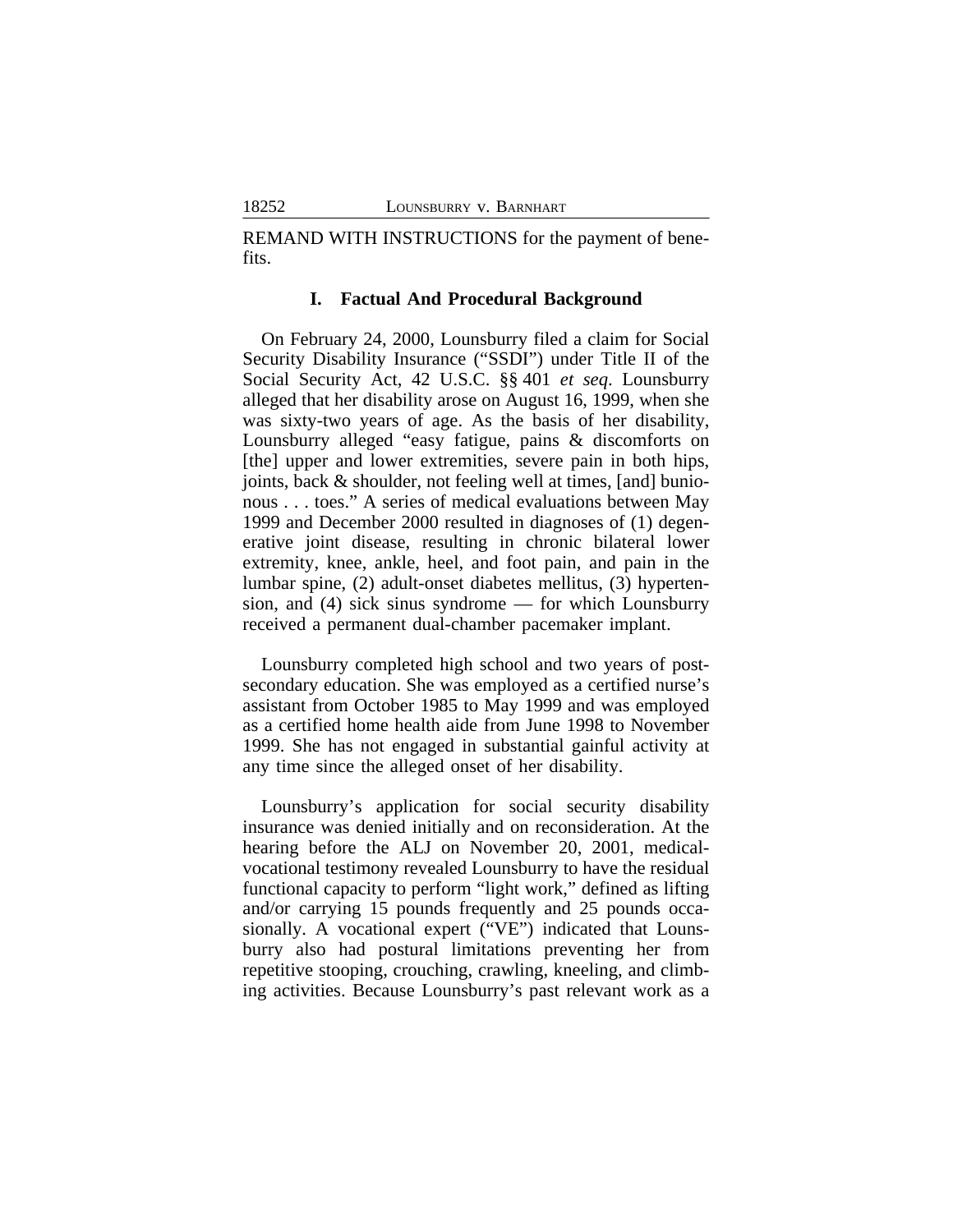LOUNSBURRY V. BARNHART 18253

certified nurse's assistant requires a medium exertional capacity, the VE testified she would not be able to return to that job. The VE did find, however, that Lounsburry's past work was semi-skilled and involved skills transferable to other work. Specifically, the VE identified four jobs that Lounsburry could do, but in response to interrogatories propounded by the ALJ, later eliminated all but one as requiring more than "very little [vocational] adjustment," pursuant to the requirements of the Medical-Vocational Guidelines, 20 C.F.R. Part 404, Subpart P, App. 2, Rule 202.00(f) ("the grids").

The VE identified the remaining occupation, "companion," as semi-skilled, requiring light exertional capacity and very little vocational adjustment. He testified that 1,639 companion positions exist in the local economy, and 65,855 nationally. The ALJ followed the five-step sequential evaluation required by 20 C.F.R. § 404.1520. He determined in his written decision dated March 25, 2002 that Lounsburry was not disabled.**<sup>1</sup>**

The Social Security Appeals Council declined review and adopted the ALJ's decision as the final decision of the Commissioner. Having exhausted her administrative remedies, Lounsburry sought review in the Northern District of California. District Judge White rejected Lounsburry's argument that the ALJ was required to apply the Medical-Vocational Guidelines directly, including Rule 202.00(c), denied her motion for summary judgment, and granted the Commissioner's crossmotion for summary judgment, thereby upholding the ALJ's decision.

**<sup>1</sup>**The ALJ determined that Lounsburry (1) was not participating in substantial gainful activity; (2) had severe impairments; (3) did not have impairments meeting the criteria of 20 C.F.R. pt. 404, subpt. P, app.1; (4) possessed a residual functional capacity for only light work limited by postural restrictions and was thus unable to perform "past relevant work;" and (5) could make the adjustment to other work that existed in significant numbers in the national economy because she had skills transferable to the occupation "companion."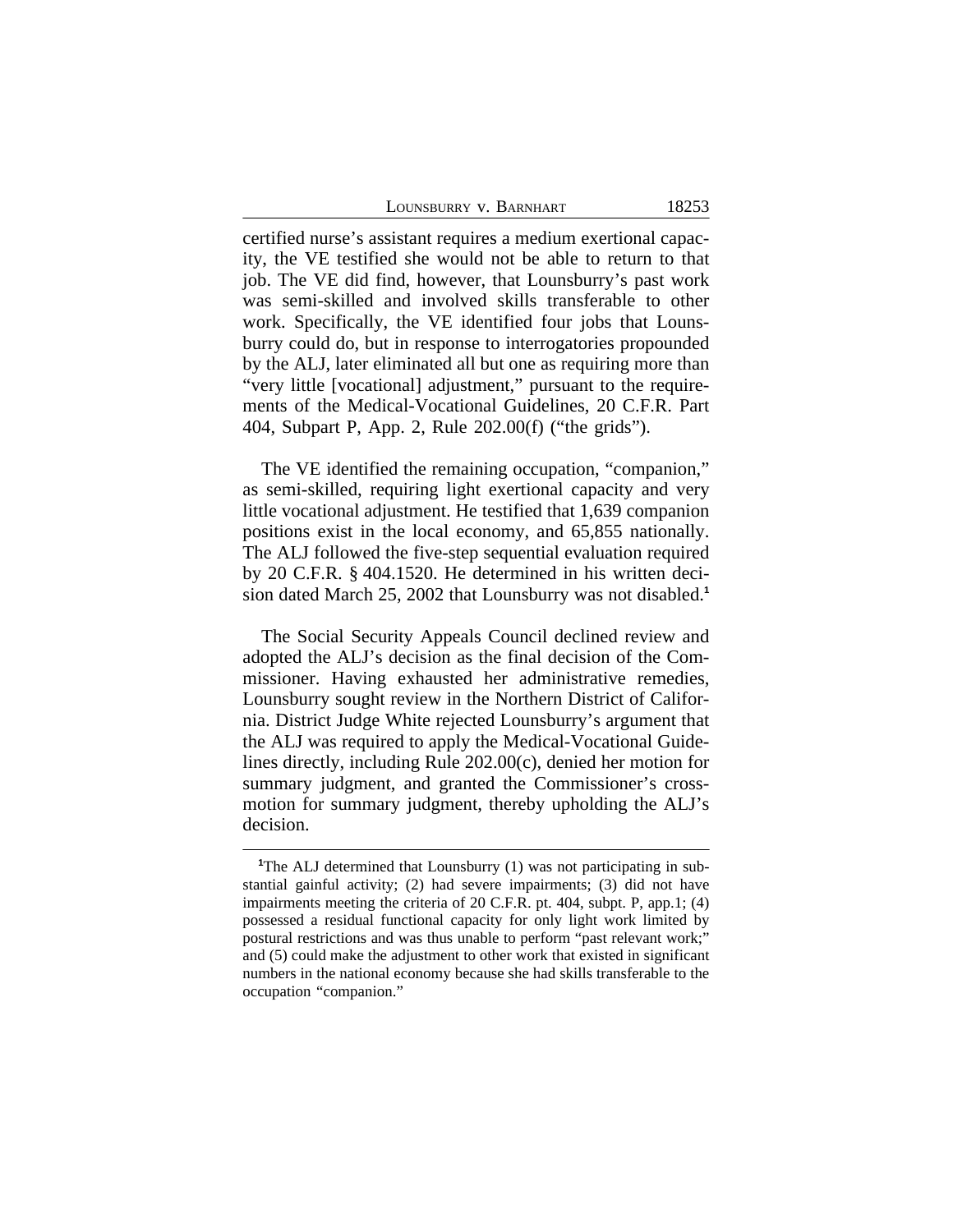#### **II. A Medical-Vocational Guidelines Analysis**

We review *de novo* the decision of the district court affirming the decision of the ALJ. *Aukland v. Massanari*, 257 F.3d 1033, 1034-1035 (9th Cir. 2001). We may set aside the Commissioner's denial of disability insurance benefits when the ALJ's findings are based on legal error. *See Penny v. Sullivan*, 2 F.3d 953, 956 (9th Cir. 1993). In this appeal we are called on to determine Lounsburry's disability status under the Medical-Vocational Guidelines, commonly referred to as the grids. 20 C.F.R. Part 404, Subpt. P, App. 2.

**[1]** The Ninth Circuit articulated the five-step sequential process for determining whether a claimant is "disabled" in *Tackett v. Apfel*, 180 F.3d 1094, 1098-99 (9th Cir. 1999). The five steps are as follows:

*Step 1*: Is the claimant presently working in a substantially gainful activity? If so, then the claimant is "*not disabled*" within the meaning of the Social Security Act and is not entitled to disability insurance benefits. If the claimant is not working in a substantially gainful activity, then the claimant's case cannot be resolved at step one and the evaluation proceeds to step two. *See* 20 C.F.R. § 404.1520(b).

*Step 2*: Is the claimant's impairment severe? If not, then the claimant is "*not disabled*" and is not entitled to benefits. If the claimant's impairment is severe, then the claimant's case cannot be resolved at step two and the evaluation proceeds to step three. *See* 20 C.F.R. § 404.1520(c).

*Step 3*: Does the impairment "meet or equal" one of a list of specific impairments described in the regulations? If so, the claimant is "*disabled*" and therefore entitled to disability insurance benefits. If the claimant's impairment neither meets nor equals one of the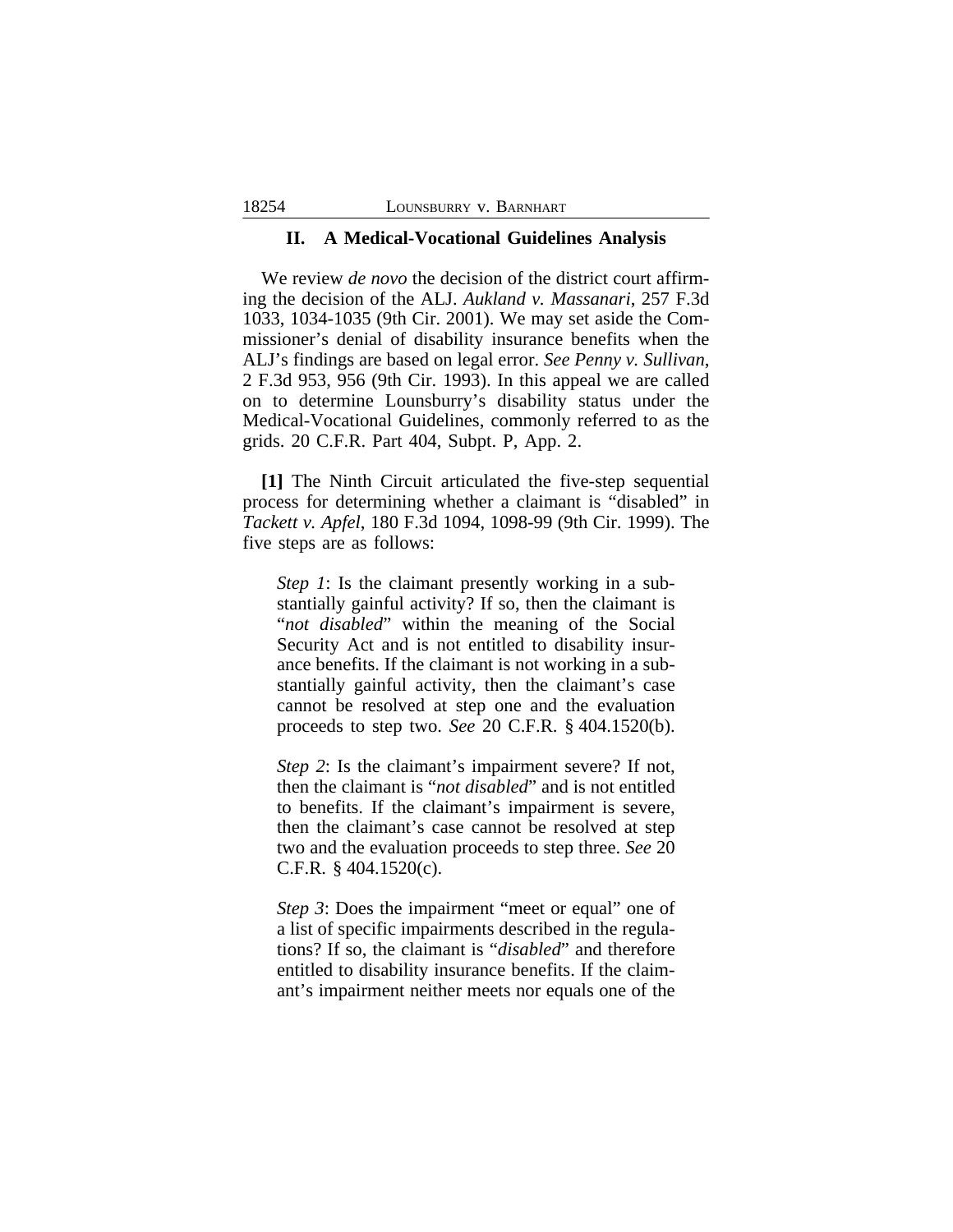impairments listed in the regulations, then the claimant's case cannot be resolved at step three and the evaluation proceeds to step four. *See* 20 C.F.R.  $§$  404.1520(d).

*Step 4*: Is the claimant able to do any work that he or she has done in the past? If so, then the claimant is "*not disabled*" and is not entitled to disability insurance benefits. If the claimant cannot do any work he or she did in the past, then the claimant's case cannot be resolved at step four and the evaluation proceeds to the fifth and final step. *See* 20 C.F.R. § 404.1520(e).

*Step 5*: Is the claimant able to do any other work? If not, then the claimant is "*disabled*" and therefore entitled to disability insurance benefits. *See* 20 C.F.R.  $\S$  404.1520(f)(1). If the claimant is able to do other work, then the Commissioner must establish that there are a significant number of jobs in the national economy that claimant can do. There are two ways for the Commissioner to meet the burden of showing that there is other work in "significant numbers" in the national economy that claimant can do: (1) by the testimony of a vocational expert, or (2) by reference to the Medical-Vocational Guidelines at 20 C.F.R. pt. 404, subpt. P, app. 2. If the Commissioner meets this burden, the claimant is "*not disabled*" and therefore not entitled to disability insurance benefits. *See* 20 C.F.R. §§ 404.1520(f), 404.1562. If the Commissioner cannot meet this burden, then the claimant is "disabled" and therefore entitled to disability benefits.

#### *Id.*; *see also Tackett*, 180 F.3d 1098-99.

**[2]** The grids are applied at the fifth step of the analysis under 20 C.F.R. § 404.1520, and present, in table form, a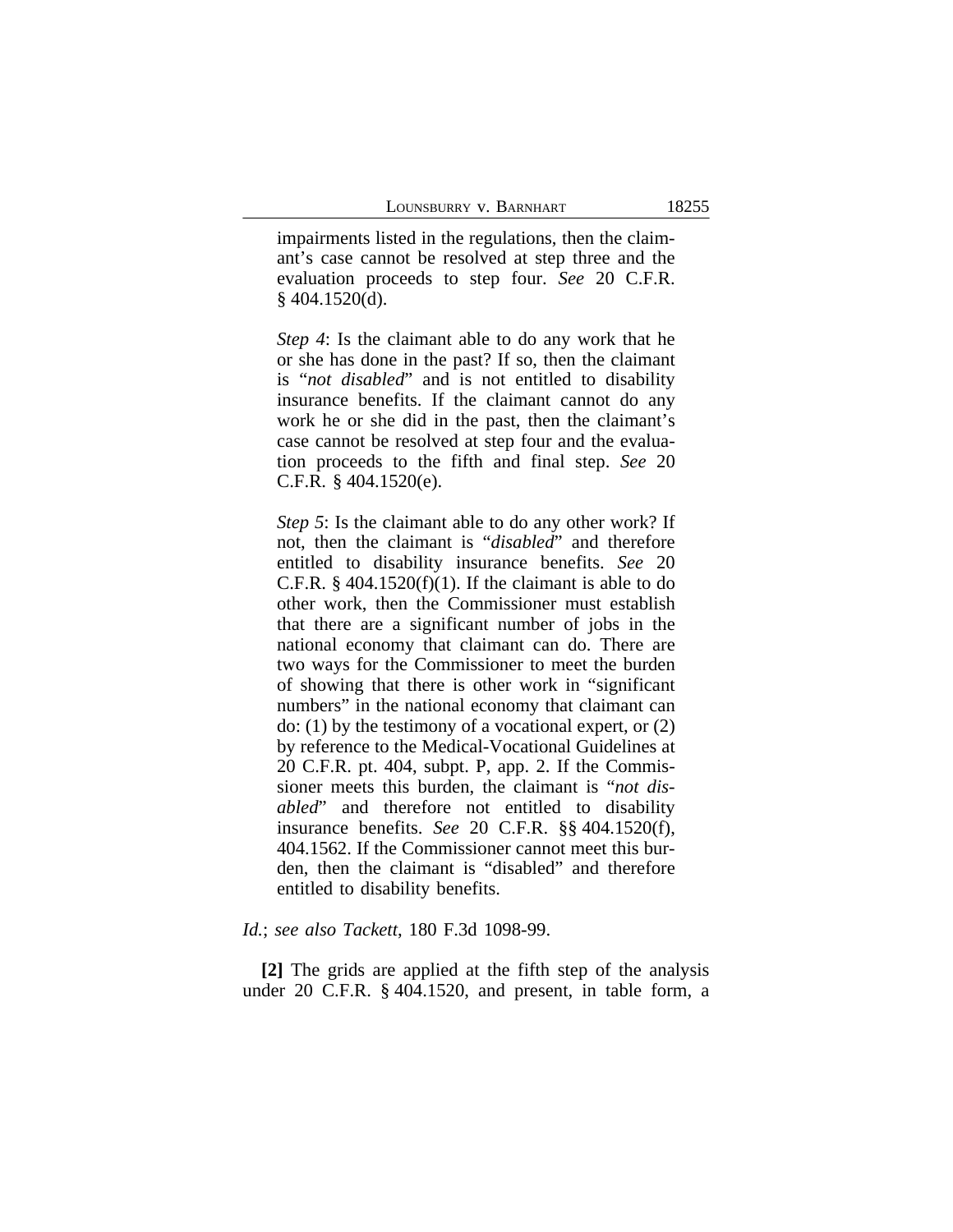short-hand method for determining the availability and numbers of suitable jobs for a claimant. *Tackett,* 180 F.3d at 1101. The grids categorize jobs by their physical-exertional requirements, and set forth a table for each category. A claimant's placement with the appropriate table is determined by applying a matrix of four factors identified by Congress—a claimant's age, education, previous work experience, and physical ability. For each combination of these factors, they direct a finding of either "disabled" or "not disabled" based on the number of jobs in the national economy in that category of physical-exertional requirements. *Id*. If a claimant is found able to work jobs that exist in significant numbers, the claimant is generally considered not disabled. *Heckler v. Campbell*, 461 U.S. 458, 461 (1983).

However, the grids are predicated on a claimant suffering from an impairment which manifests itself by limitations in meeting the strength requirements of jobs ("exertional limitations"); they may not be fully applicable where the nature of a claimant's impairment does not result in such limitations ("non-exertional limitations"). 20 C.F.R. Part 404, Subpart p, Appx. 2 § 200.00(e); 30 Fed. Proc., L. Ed. § 71:205. The reason for this limitation on the grids' application is that, despite having the residual functional capacity to perform a full range of unskilled occupations at a given exertional level, a claimant may not be able to adjust to these jobs because of nonexertional limitations. Soc. Sec. Rul. 83-10 (January 1983). In particular, non-exertional impairments — including postural and manipulative limitations such as difficulty reaching, handling, stooping, climbing, crawling, or crouching—may, if sufficiently severe, limit a claimant's functional capacity in ways not contemplated by the grids. 20 C.F.R. § 404.1569; *Tackett*, 180 F.3d at 1101-02 (*quoting Desrosiers v. Sec'y of Health & Human Servs*., 846 F.2d 573, 577 (9th Cir. 1988) (Pregerson, J., concurring)). Thus, the *Tackett* court held that "[t]he grids should be applied only where a claimant's functional limitations fall into a standardized pattern 'accurately and completely' described by the grids." *Id.* at 1103; *see also*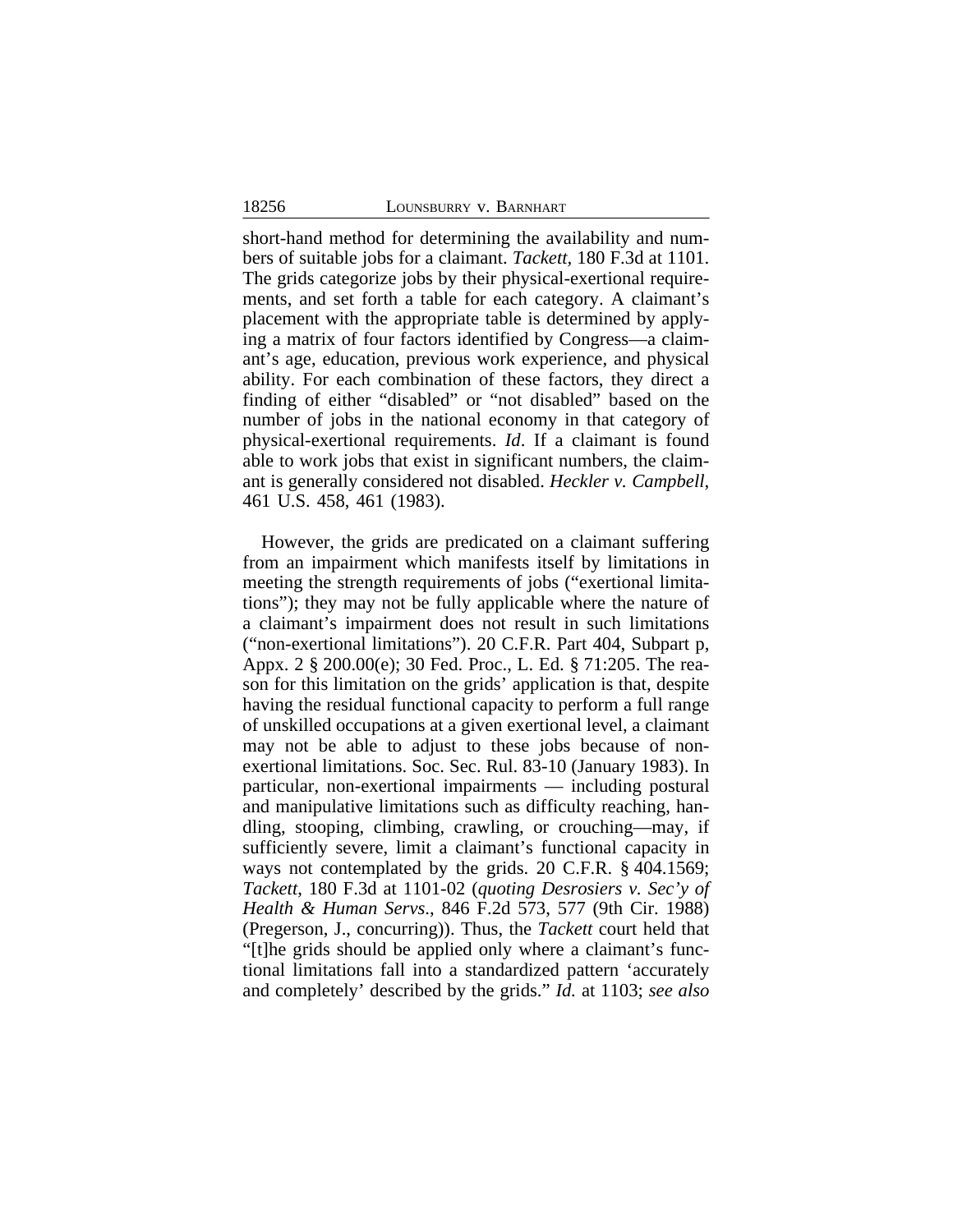*Burkhart*, 856 F.2d 1335, 1340 (9th Cir. 1988) (concluding that the use of "the grids will be inappropriate where the predicate for using the grids — the ability to perform full range of either medium, light or sedentary activities—is not present.").**<sup>2</sup>**

**[3]** Application of the grids is not discretionary here. Where a claimant suffers only exertional limitations, the ALJ must consult the grids. *Cooper v. Sullivan*, 880 F.2d 1152, 1155 (9th Cir. 1989). Where a claimant suffers only non-exertional limitations, the grids are inappropriate, and the ALJ must rely on other evidence. *Id*. Where a claimant suffers from both exertional and non-exertional limitations, the ALJ must consult the grids first. *Id*. However, the grids provide that:

where an individual has an impairment or combination of impairments resulting in both strength limitations and nonexertional limitations, the rules in this subpart are considered in *determining first whether a finding of disabled may be possible based on the strength limitations alone*. . . .

20 C.F.R. Part 404, Subpart P, App. 2, § 200.00(e)(2) (2006) (emphasis added). And conspicuously, "[W]here application of the grids directs a finding of *disability*, that finding must be accepted by the Secretary . . . whether the impairment is exertional or results from a combination of exertional and non-exertional limitations." *Cooper v. Sullivan*, 880 F.2d

**<sup>2</sup>***Tackett*'s bar on exclusive reliance on the grids is limited by its requirement that the nonexertional impairments invoked must be significant enough to limit further the range of work permitted by exertional limitations before precluding application of the grids. *Tackett*, 180 F.3d at 1104; *Desrosiers v. Secretary of Health and Human Servs*., 846 F.2d 573, 577 (9th Cir. 1988). Although the ALJ had not determined Lounsburry's postural restrictions were severe, the district court reasoned that this element could be inferred, and the "ALJ was not required to use the grids because Lounsburry's non-exertional limitations made it such that her abilities were not completely and accurately represented by the grid."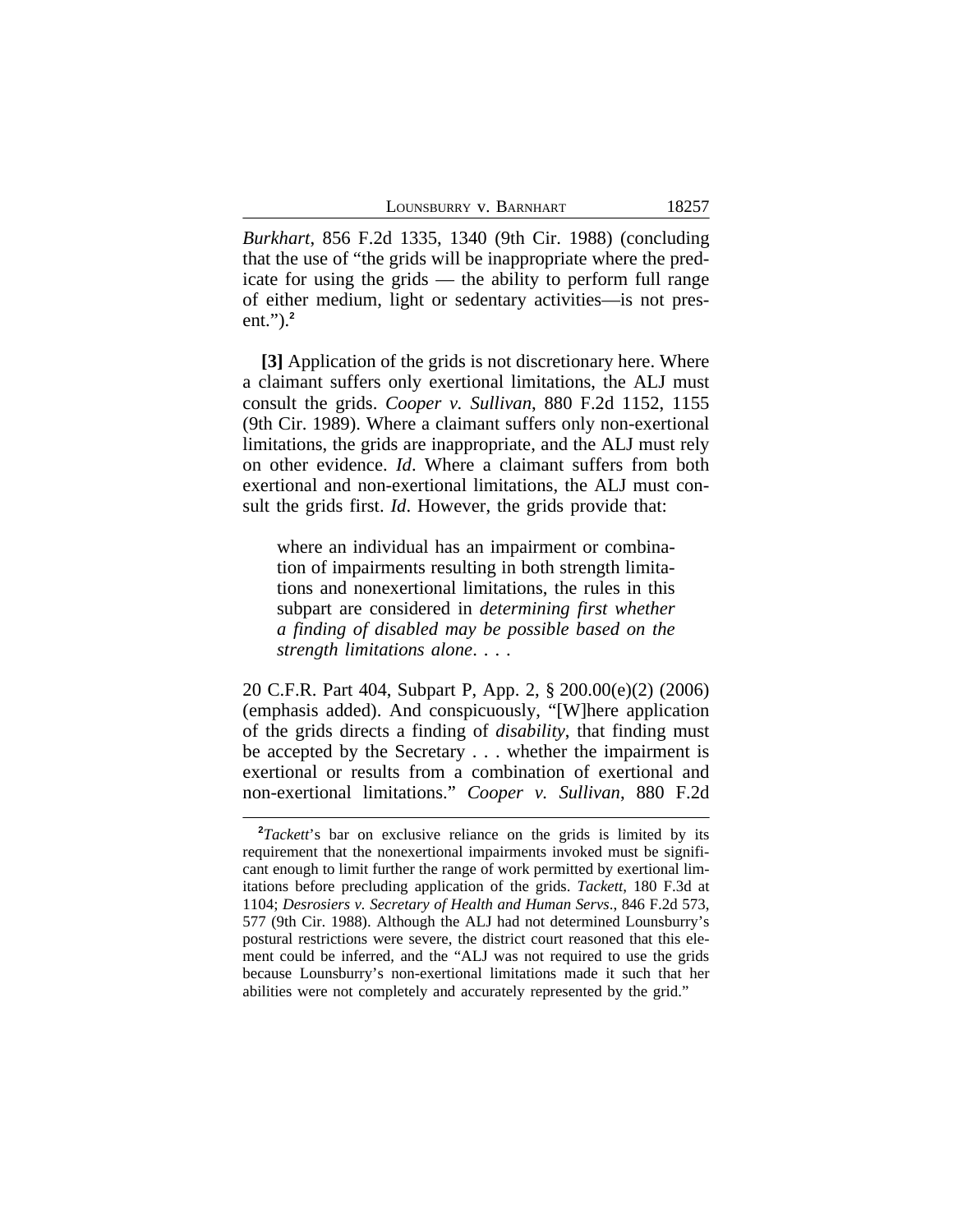1152, 1157 (9th Cir. 1989) (emphasis added). Because the grids are not designed to establish automatically the existence of jobs for persons with both severe exertional and nonexertional impairments, they may not be used to direct a conclusion of *nondisability*. **3** *See Tackett v. Apfel*, 180 F.3d 1094, 1102 (9th Cir. 1999). In other words, where a person with exertional and non-exertional limitations is "disabled" under the grids, there is no need to examine the effect of the nonexertional limitations. But if the same person is not disabled under the grids, the non-exertional limitations must be examined separately.

Here, the ALJ declined to apply the grids, except as an advisory framework, because Lounsburry's residual functional capacity was further reduced by her severe nonexertional, postural limitations. This was error; the ALJ should have first inquired if Lounsburry was disabled under the grids on the basis of her exertional limitations alone. The ALJ also relied on testimony from the vocational expert in concluding that Lounsburry was not disabled. This was also error; the ALJ should not have substituted extrinsic evidence for the mandatory analysis under the grids.

It is Social Security Administration policy that the ALJ may not look to other evidence to rebut this conclusion. Soc. Sec. Rul. 83-5a. Under no circumstances may a vocational expert's testimony supplant or override a disability conclusion dictated by the Guidelines. *See Swenson v. Sullivan*, 876 F.2d 683, 688 (9th Cir. 1989). In other words, the grids serve as a ceiling. establishing a claimant's maximum functional capacity. *Cooper*, 880 F.2d at 1156. Before turning to a vocational

**<sup>3</sup>**The cases cited by the Commissioner for the proposition that the ALJ was entitled to bypass the grids are inapplicable because they "hold only that [the Commissioner] may not rely solely on the grids to *deny* benefits when additional impairments detract from a claimant's ability to work." *Cooper* v. *Sullivan,* 880 F.2d 1152, 1156 (9th Cir. 1989) (emphasis added).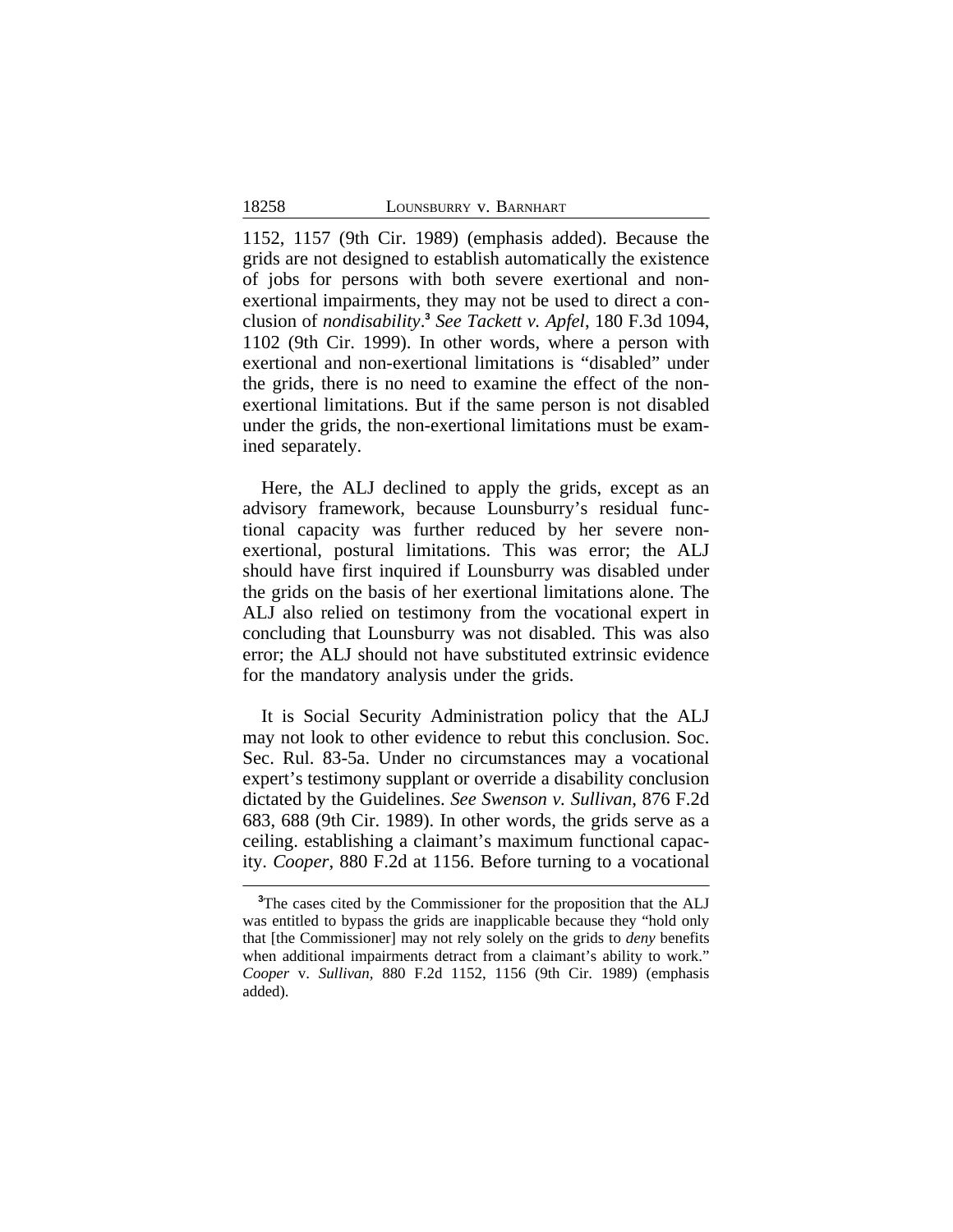expert, the ALJ should have analyzed whether Lounsburry's exertional impairments were enough, by themselves, to warrant a finding of disabled.

#### **III. Assessing Lounsburry Under the Grids**

With the benefit of a complete analysis under the grids, it is clear that Lounsburry is disabled. The ALJ's factual findings are not in dispute. Lounsburry's residual functional capacity to perform light work prevents her return to past work but includes some transferable skills. Ignoring Lounsburry's non-exertional limitations, we hold that this medicalvocational profile qualifies Lounsburry as disabled.

**[4]** Because she has transferrable skills, Lounsburry's case is controlled by grid Rule 202.07, which generally directs a finding of "not disabled." However, the ALJ misapplied Rule 202.07 by failing to consider fully the effect of Rule 202.00(c). Footnote (2) to Rule 202.07 explicitly incorporates language from Rule 202.00(c) that expands the circumstances under which claimants with transferable skills can be found disabled. Rule 202.00(c) provides:

(c) However, for individuals of advanced age who can no longer perform vocationally relevant past work and who have a history of unskilled work experience, or who have *only skills that are not readily transferable to a significant range of semiskilled or skilled work* that is within the individual's functional capacity, or who have no work experience, the limitations in vocational adaptability represented by functional restriction to light work *warrant a finding of disabled*. (emphasis added)

Under Rule 202.00(c), although Lounsburry has some transferable skills, she will be disabled if those skills "are not readily transferable to a significant range of semi-skilled or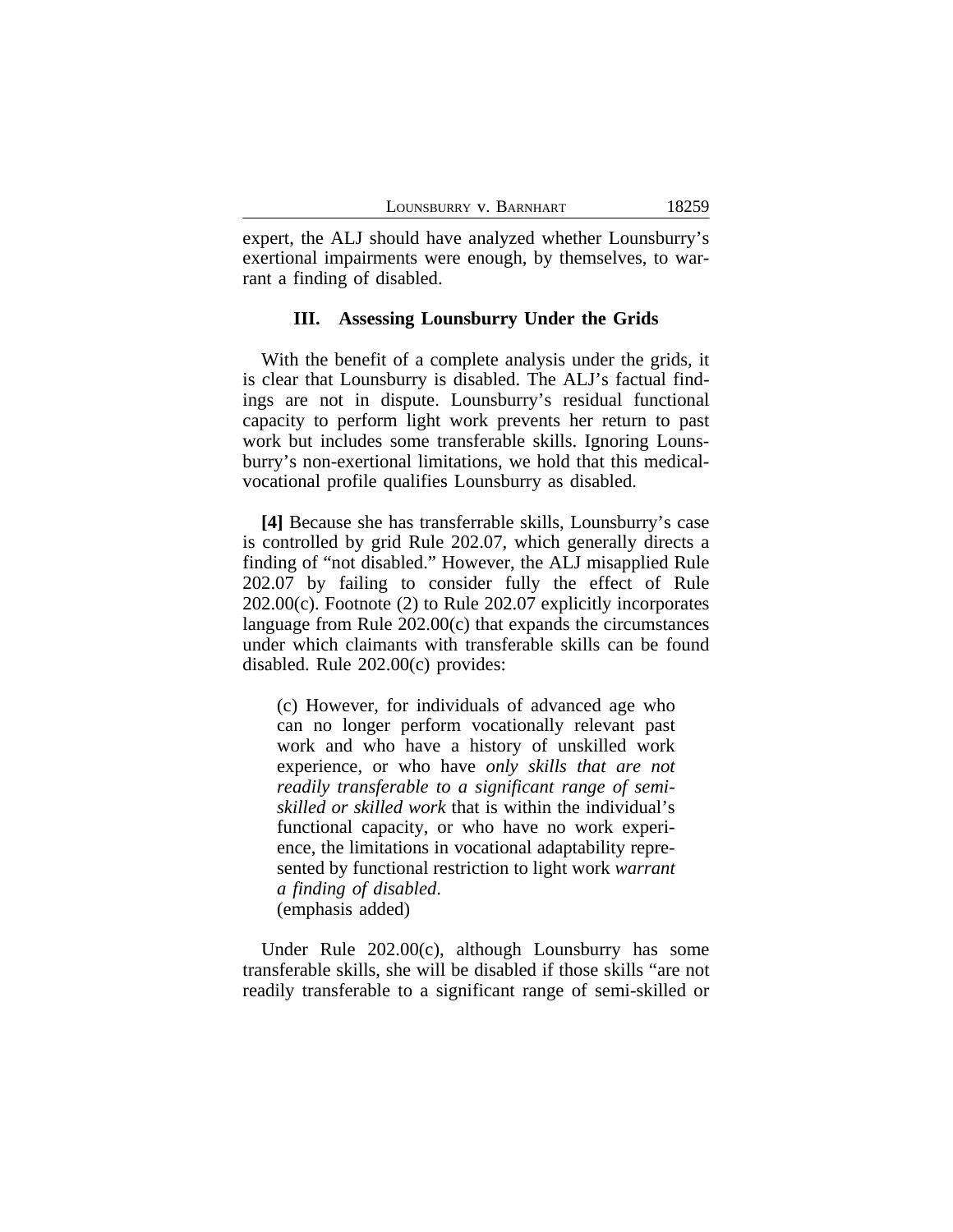skilled work." Thus, the specific issue we confront is the meaning of the phrase "significant range of work." The Commissioner takes the position that the term "work" refers to individual *jobs*, and the phrase "significant range" only requires Lounsburry to adjust to other work existing in significant numbers in the national economy in one or more occupations. However, the term "work" under Rule 202.00(c) means distinct *occupations*, and "significant numbers" is no substitute for and cannot satisfy the plain language of Rule 202.00(c) requiring a "significant *range* of . . . work" (emphasis added).

**[5]** Social Security Ruling 83-10 (1983) ("SSR 83-10") "address[es] the issue of capability to do other work" by providing "definitions of terms and concepts frequently used in evaluating disability under the medical-vocational rules." *Id*. at \*1. *Id*. At 17. SSR 83-10 defines the phrase, "Range of Work," as "*Occupations* existing at an exertional level." It defines the related phrase, "Full Range of Work," as: "All or substantially all *occupations* existing at an exertional level." *Id.* at \*16 (emphasis added). We thus construe the phrase "significant range of . . . work" in Rule 202.00(c) to require a significant number of occupations. The record in this case establishes that Lounsburry's skills would transfer to precisely one occupation at her residual functional capacity. One occupation does not constitute a significant range of work. Rule 202.00(c) directs a finding of disability for Lounsburry.

The Commissioner's reliance on 20 C.F.R. § 404.1566(b) (2004), which provides that "[w]ork exists in the national economy when there is a significant number of jobs (in one or more occupations)," is misplaced. In whatever manner "work" is defined, Rule 202.00(c) demands a "significant range of" it. To interpret "significant range of . . . work" to mean simply "work" nullifies the concept of "range" contained in the text. Congress might have drafted Rule 202.00(c) to require only a "significant number of jobs"; it chose not to do so.